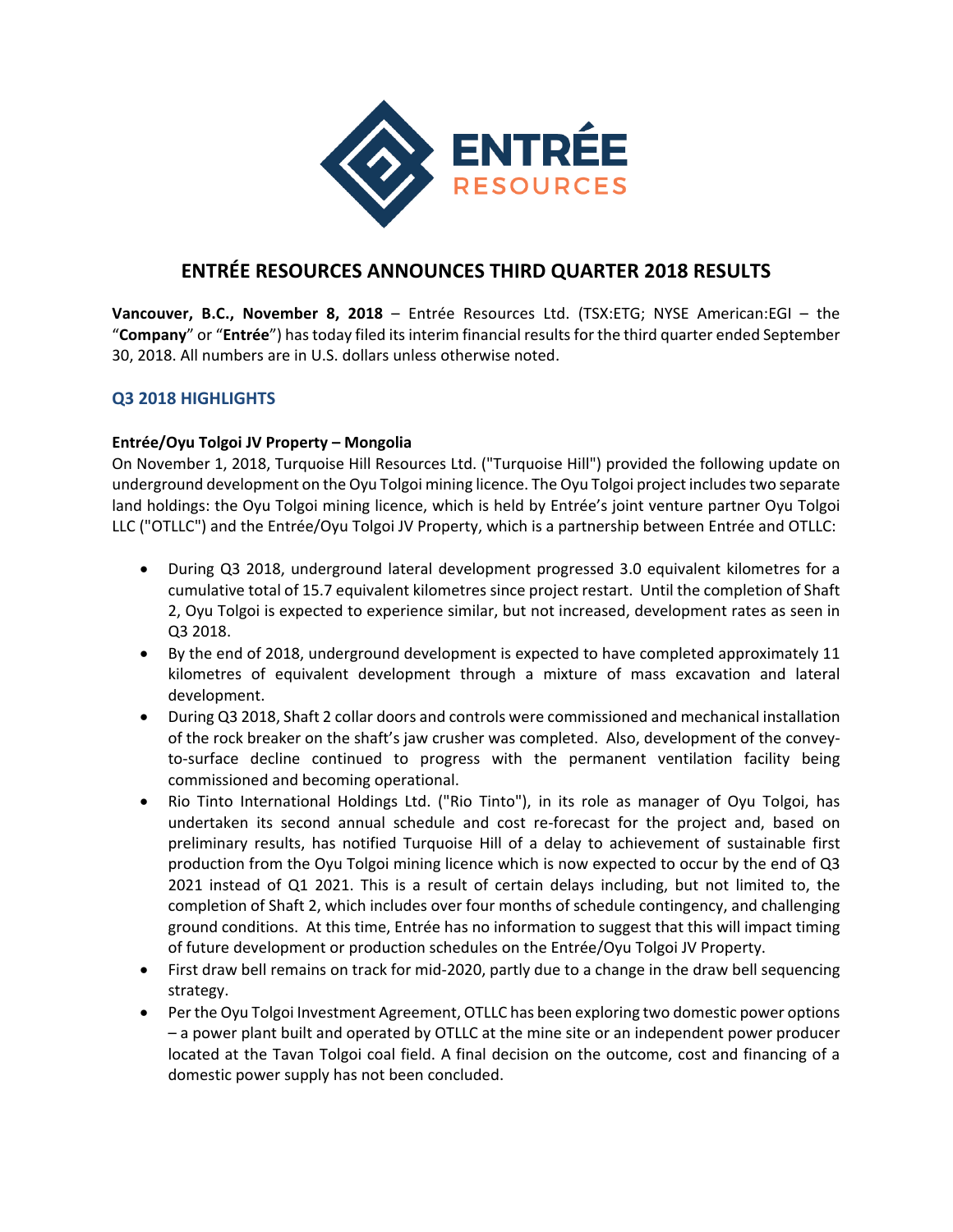## **Corporate**

- Q3 2018 net loss was \$0.4 million which was an increase compared to Q3 2017 (\$0.1 million) due mainly to foreign exchange variances on the cash balance. For the 2018 year to date, net loss was \$1.2 million which is a reduction of 43% compared to the same period of 2017 (\$2.1 million). The reduction in the year to date net loss was due to the sale of the Company's 0.5% net smelter returns royalty on the Cañariaco project in Peru in Q2 2018 and lower administration costs in the current periods.
- Q3 2018 operating cash outflow after working capital was \$0.2 million as compared to \$0.6 million in Q3 2017 and for the 2018 year to date, operating cash outflow after working capital was \$1.0 million compared to \$2.4 million in the same period of 2017. The reduction in operating cash outflow after working capital was due to lower net losses in the current periods.
- The cash balance as at September 30, 2018 was \$6.0 million.

# **OUTLOOK AND STRATEGY**

## **Entrée/Oyu Tolgoi JV Property**

With the completion and filing of its updated technical report titled "Entrée/Oyu Tolgoi Joint Venture Project, Mongolia, NI 43‐101 Technical Report" with an effective date of January 15, 2018 prepared by Amec Foster Wheeler (the "2018 Technical Report") in Q1 2018, the Company is now focused on:

- Assessing opportunities to crystallize value ahead of production from the Entrée/Oyu Tolgoi JV Property.
- Streamlining Entrée's joint venture interest.
- Educating the market about the opportunities associated with Entrée's interest in the Entrée/Oyu Tolgoi JV Property.
- Working with Entrée's joint venture partner to advance any exploration opportunities on the Entrée/Oyu Tolgoi JV Property that may exist, including several near surface targets that have been identified.

## **Corporate**

- The Company remains focused on maximizing investor awareness of the results of the 2018 Technical Report and what this report means to the Company and all stakeholders, both current and potential.
- Corporate costs, which include Mongolian site management and compliance costs, remain estimated to be between \$1.2 million and \$1.5 million for the full 2018 year.

The Company's interim financial statements and Management's Discussion and Analysis ("**MD&A**") are available on the Company's website at www.EntreeResourcesLtd.com, on SEDAR at www.sedar.com and on EDGAR at www.sec.gov.

## **QUALIFIED PERSON**

Robert Cinits, P.Geo., Entrée's Vice President, Corporate Development, a Qualified Person as defined by National Instrument 43‐101 – *Standards of Disclosure for Mineral Projects*, has approved the technical information in this release. For further information on the Entrée/Oyu Tolgoi JV Property, see the Company's Technical Report, titled "Entrée/Oyu Tolgoi Joint Venture Project, Mongolia, NI 43‐101 Technical Report", with an effective date of January 15, 2018, available on SEDAR at www.sedar.com.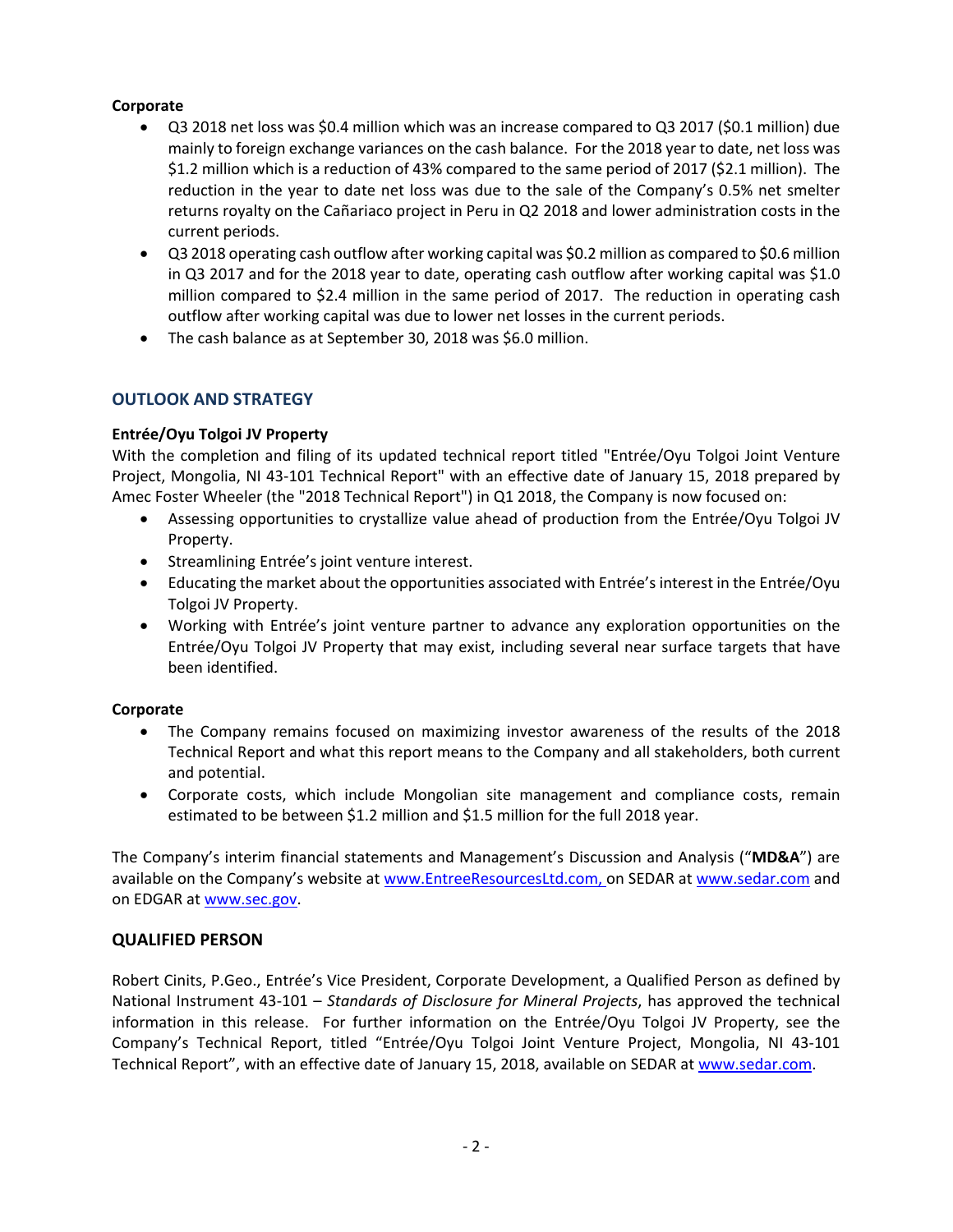#### **ABOUT ENTRÉE RESOURCES LTD.**

Entrée Resources Ltd. is a well‐funded Canadian mining company with a unique carried joint venture interest on a significant portion of one of the world'slargest copper‐gold projects – the Oyu Tolgoi project in Mongolia. Entrée has a 20% or 30% carried participating interest in the Entrée/Oyu Tolgoi joint venture, depending on the depth of mineralization. Sandstorm Gold Ltd., Rio Tinto and Turquoise Hill are major shareholders of Entrée, holding approximately 16%, 9% and 8% of the shares of the Company, respectively. More information about Entrée can be found at www.EntreeResourcesLtd.com.

#### **FURTHER INFORMATION**

David Jan Investor Relations Entrée Resources Ltd. Tel: 604‐687‐4777 | Toll Free: 1‐866‐368‐7330 E‐mail: djan@EntreeResourcesLtd.com

This News Release contains forward-looking statements within the meaning of the United States Private Securities Litigation Reform Act of 1995 and forward-looking information within the meaning of applicable Canadian securities laws with respect to corporate strategies and plans; uses of funds; the value and potential value of assets and the ability of Entrée to maximize returns to shareholders; timing and status of development of the Oyu Tolgoi underground mine; plans for future exploration and/or development programs and budgets; anticipated business activities; *proposed acquisitions and dispositions of assets; and future financial performance.*

In certain cases, forward-looking statements and information can be identified by the use of words such as "plans", "expects" or "does not expect", "is expected", "budgeted", "scheduled", "estimates", "forecasts", "intends", "anticipates", or "does not anticipate" or "believes" or variations of such words and phrases or statements that certain actions, events or results "may", "could", "would", "might", "will be taken", "occur" or "be achieved". While the Company has based these forward-looking statements on its expectations about future events as at the date that such statements were prepared, the statements are not a guarantee of Entrée's future performance and are based on numerous assumptions regarding present and future business strategies, local and global economic conditions, and the environment in which Entrée will operate in the future, including the price of copper, gold and silver, anticipated capital and operating costs, anticipated future production and cash flows and the status of Entrée's relationship and interaction with the Government of Mongolia, OTLLC, Rio Tinto and Turquoise Hill on the Entrée/Oyu Tolgoi joint venture and the continued development of the Entrée/Oyu Tolgoi JV Property. With respect to the development of the Oyu Tolgoi underground mine, important risks, uncertainties and factors which could cause actual results to differ materially from future results expressed or implied by such forward-looking statements and information include, amongst others, the timing and cost of the construction and expansion of mining and processing facilities; the timing and availability of a long term domestic power source for the Oyu Tolgoi underground mine (or the availability of financing for OTLLC to construct such a source); the ability of OTLLC to secure and draw down on the supplemental debt under the Oyu Tolgoi project finance facility and the availability of additional financing on terms reasonably acceptable to OTLLC, Turquoise Hill and Rio Tinto to further develop Oyu Tolgoi; delays, and the costs which would result from delays, in the development of the underground mine; projected copper, gold and silver prices and demand; and production estimates and the anticipated yearly production of copper, gold and silver at the Oyu Tolgoi *underground mine.* 

Other uncertainties and factors which could cause actual results to differ materially from future results expressed or implied by forward-looking statements and information include, amongst others, unanticipated costs, expenses or liabilities; discrepancies between actual and estimated production, mineral reserves and resources and metallurgical recoveries; development plans for processing resources; matters relating to proposed exploration or expansion; mining operational and development risks; the size, grade and continuity of deposits not being interpreted correctly from exploration results; the results of preliminary test work not being indicative of the results of future test work; fluctuations in commodity prices and demand; changing foreign exchange rates; actions by Rio Tinto, Turquoise Hill and OTLLC and by government authorities including the Government of Mongolia; the availability of funding on reasonable terms; the impact of changes in interpretation to or changes in enforcement of laws, requlations and government practices, including laws, requlations and government practices with respect to mining, foreign investment, royalties and taxation; the terms and timing of obtaining necessary environmental and other government approvals, consents and permits; the availability and cost of necessary items such as water, skilled labour, transportation and appropriate smelting and refining arrangements; unanticipated reclamation expenses; geotechnical or hydrogeological considerations during mining being different from what was assumed; changes to assumptions as to the availability of electrical power, and the power rates used in operating cost estimates and financial analyses; changes to assumptions as to salvage values; ability to maintain the social licence to operate; and misjudgements in the course of preparing *forward‐looking statements.* 

In addition, there are also known and unknown risk factors which may cause the actual results, performance or achievements of Entrée to be materially different from any future results, performance or achievements expressed or implied by the forward-looking statements and information. Such factors include, among others, risks related to international operations, including legal and political risk in Mongolia; risks associated with changes in the attitudes of governments to foreign investment; risks associated with the conduct of joint ventures; global financial conditions; changes in project parameters as plans continue to be refined; inability to upgrade Inferred mineral resources to Indicated or Measured mineral resources; inability to convert mineral resources to mineral reserves; conclusions of economic evaluations; future prices of copper, gold, silver and molybdenum; failure of plant, equipment or processes to operate as anticipated; accidents, labour disputes and other risks of the mining